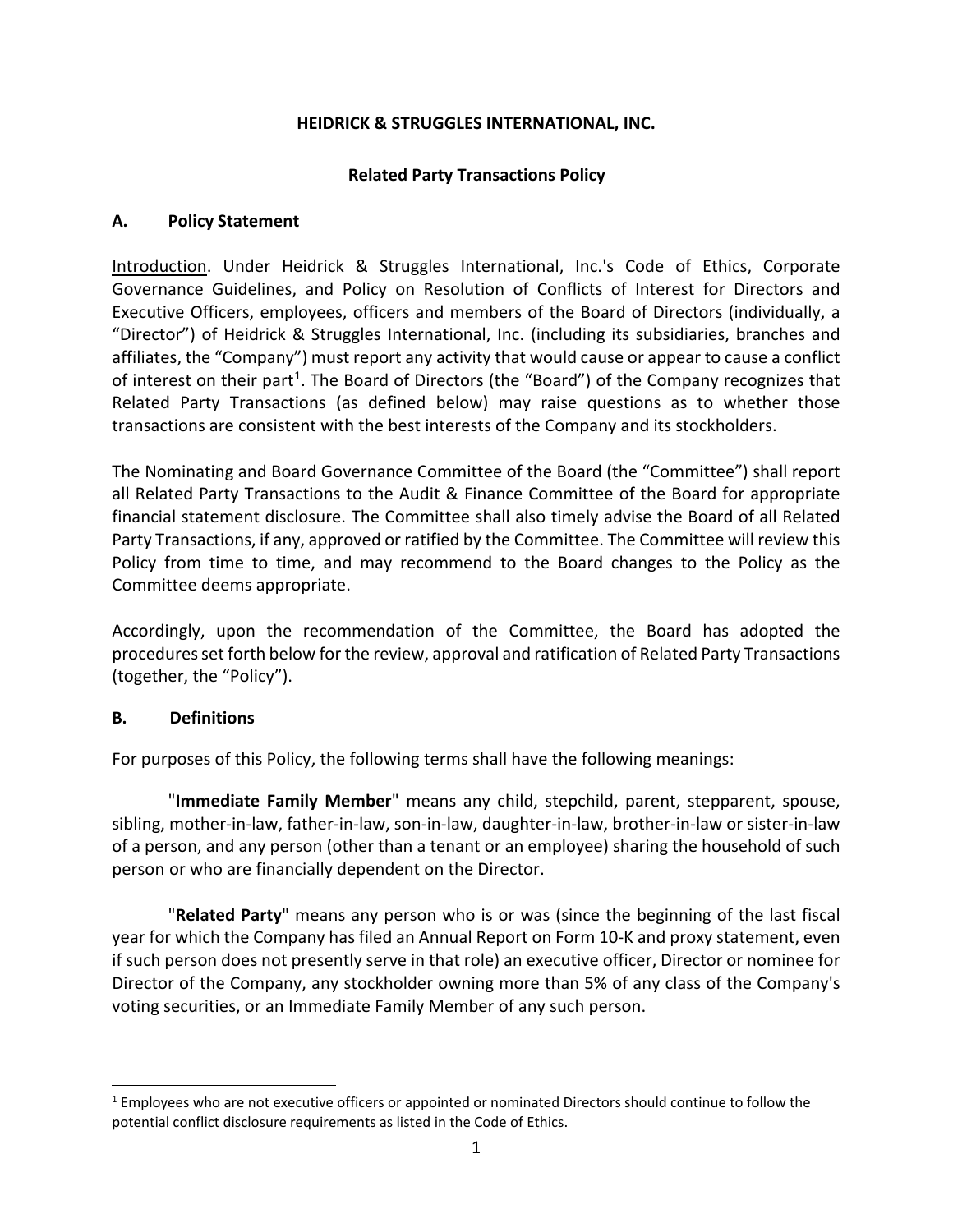**"Related Party Transaction"** is a transaction, arrangement or relationship (or any series of similar transactions, arrangements or relationships) (including any indebtedness or guarantee of indebtedness) in which (i) the Company (including any of its subsidiaries) was, is or will be a participant, (ii) the aggregate amount involved will or may be expected to exceed \$120,000 in any fiscal year, and any Related Party had, has or will have a direct or indirect material interest. This also includes any material amendment or modification to an existing Related Party Transaction. However, Related Party Transactions do not include:

- 1. Transactions involving compensation of executive officers of the Company if:
	- a) the compensation is required to be reported by the Company under Item 402 of RegulationS-K and has been approved by the Board; or
	- b) the executive officer is not an Immediate Family Member of another executive officer or Director of the Company, the related compensation would be reported by the Company under Item 402 of Regulation S-K if the executive officer was a named executive officer (as such term is defined in Item 402(a)(3) of Regulation S-K), and the compensation has been approved by the Board.

2. Transactions involving compensation of Directors for service on the Board, or committeesthereof, that has been approved by the Board;

3. Compensation or other transactions available on the same basis to all employees of theCompany generally, or to all salaried employees of the Company generally; or

4. Transactions in which the interest of the Related Party arises solely from the ownership of a class of the Company's securities and all holders of that class receive the same benefit on a pro rata basis, including interests in securities created or otherwise granted pursuant to and in accordance witha Company incentive compensation plan.

# **C. Identification of Related Parties**

On a semi-annual basis, as requested by the Committee or the Company's General Counsel, each Director and executive officer shall disclose in writing to the Company all pertinent information regarding their Related Parties and each charitable or non-profit organization for which the Director or executive officer (or any of his or her Related Parties) is actively involved in fundraising or otherwise serves as a director, trustee or in a similar capacity.

Any person who is nominated or appointed as a Director or an executive officer of the Company shall comply with such a request for information prior to such person's appointment as a Director or executive officer of the Company, except in the case of an executive officer where due to the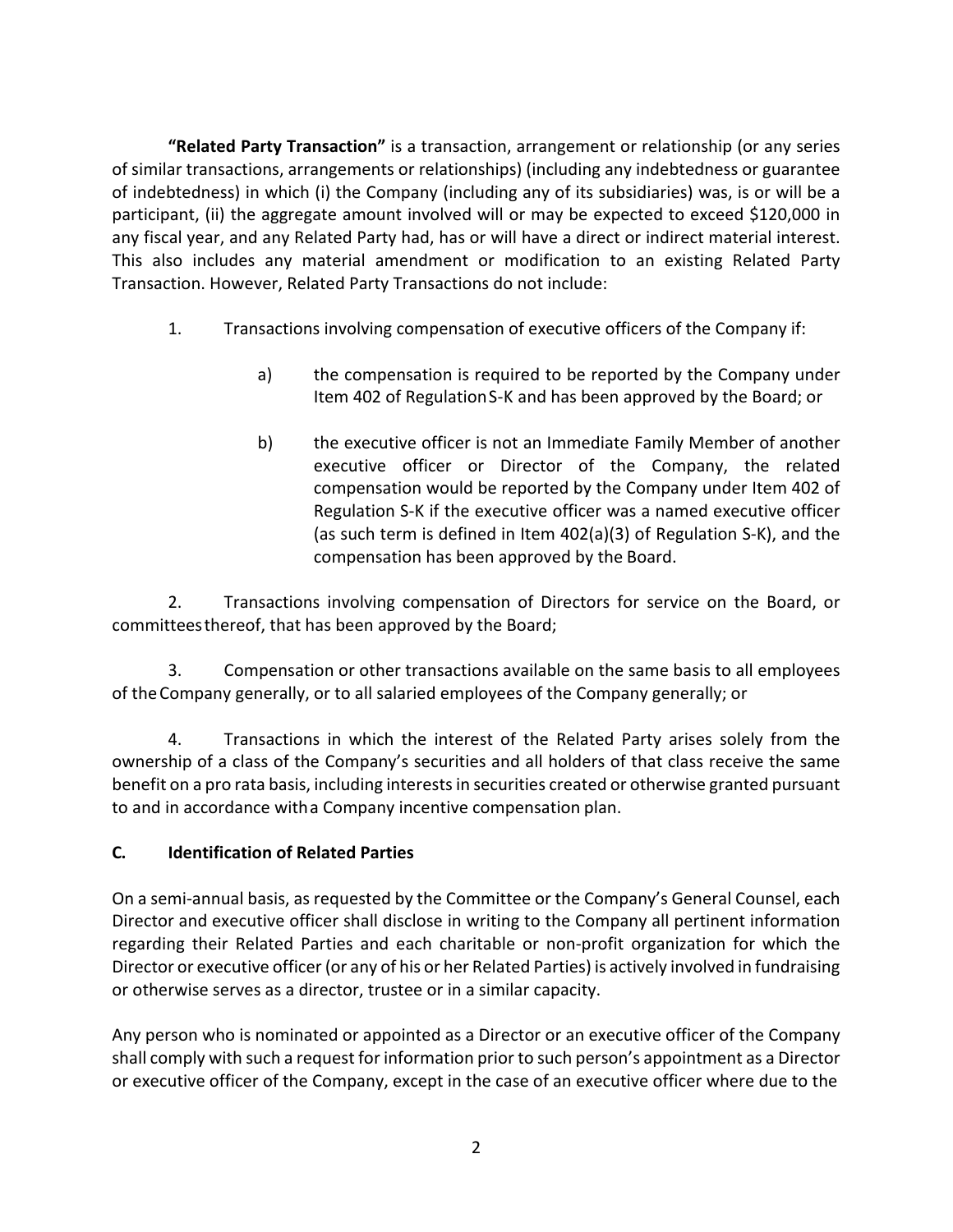circumstances it is not practicable to submit the information in advance, in which case the information shall be submitted as soon as reasonably practicable following the appointment.

Directors and executive officers are expected to notify the Company's General Counsel of any material updates to the information they provided regarding their Related Parties and the charitable or non-profit organizations with which they and their Related Parties are involved.

The Company's General Counsel shall (a) ensure that information regarding Related Parties is collected as described in this Section, and (b) distribute the information (and the periodic updates thereof) to applicable Company personnel as described further below.

## **D. Approval Procedures**

It is the responsibility of the Committee to administer this Policy. Any Related Party Transaction that is identified as such prior to the consummation thereof or amendment thereto shall be consummated or amended only if the following steps are taken:

1. Any transaction that would meet the definition Related Party Transaction but for the fact that the aggregate amount involved is not expected to exceed \$120,000 in any fiscal year and where the amount involved is less than \$5,000 may be approved by the Company's General Counsel (or, in the case of a Related Party Transaction involving the General Counsel, the Committee Chair). If so approved, the General Counsel (or the Committee Chair, as applicable) shall report the material terms of the transaction to the Committee at its next regularly scheduled meeting. Any Related Party Transaction where the amount involved is in excess of \$5,000 shall be submitted to the Committee for consideration at its next regularly scheduled Committee meeting, or if they deem it advisable, prior thereto at an interim meeting called for such purpose.

2. For all Related Party Transactions, prior to entering into any such transaction, (a) the RelatedParty, (b) the Director, executive officer, Director nominee or beneficial owner who is an Immediate Family Member of the Related Party, or (c) the functional/department leader responsible for the potential transaction shall provide notice to the General Counsel (or, in the case of a Related Party Transaction involving the General Counsel, the Committee Chair) of the facts and circumstances of the proposed transaction, including: (i) the Related Party's relationship to the Company and interest in the transaction; (ii) the material facts of the proposed transaction, including the proposed aggregate value of such transaction or, in the case of indebtedness, the amount of principal that would be involved; (iii) the benefits to the Company of the proposed transaction; (iv) if applicable, the availability of other sources of comparable products or services; and (v) an assessment of whether the proposed transaction is on terms that are comparable to the terms available to an unrelated third party or to employees generally. The General Counsel (or the Committee Chair, as applicable) will undertake an evaluation of the Related Party Transaction. If that evaluation indicates that the Related Party Transaction would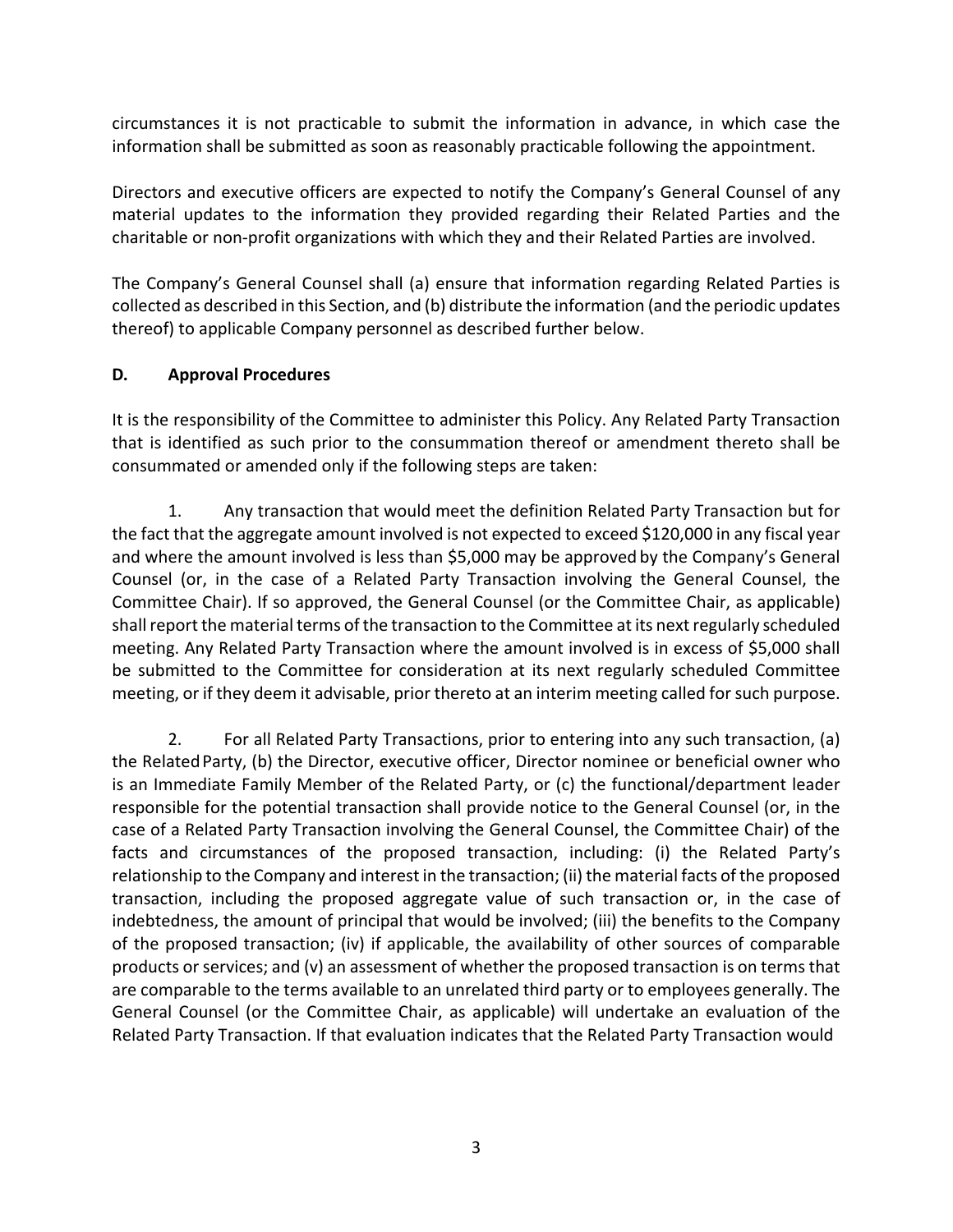require the approval of the Committee, the General Counsel (or the Committee Chair, as applicable) will report the Related Party Transaction, together with a summary of the material facts, to the Committee for consideration at the next regularly scheduled Committee meeting.

The General Counsel (or the Committee Chair, as applicable) or the Committee, as the case may be (such party, the "Approving Party"), may also consult with outside counsel as the Approving Party deems necessary and/or appropriate, prior to approving any Related Party Transaction. No individual should participate in any review or consideration of a Related Party Transaction if such person or any of his or her Immediate Family Members is the Related Party in such transaction. The Approving Party shall approve only those Related Party Transactions that are in, or are not inconsistent with, the best interests of the Company and its stockholders, as the Approving Party determines in good faith. The Committee, in its sole discretion, may impose such conditions as it deems appropriate on the Company or the Related Party in connection with the approval of the Related Party Transaction.

If a Related Party Transaction involves a Related Party who is a Director or an Immediate Family Member of a Director, such Director may not participate in any discussion or vote regarding approval or ratification of approval such transaction. However, such Director shall provide all material information concerning the Related Party Transaction to the Committee. Such Director may be counted in determining the presence of a quorum at a meeting of the Committee that considers such transaction.

If the Approving Party determines it is impractical or undesirable to wait until a Committee meeting to consummate a Related Party Transaction, the Committee Chair may review and approve the Related Party Transaction in accordance with the procedures set forth herein. Any such approval (and the rationale for such approval) must be reported to the Committee at the next regularly scheduled Committee meeting.

If the Company becomes aware of a Related Party Transaction that has not been approved under this Policy, the Related Party Transaction shall be reviewed in accordance with the procedures set forth herein and, if the Committee determines it to be appropriate, it may be ratified at the Committee's next regularly scheduled meeting.

In any case where the Committee determines not to ratify a Related Party Transaction that has been commenced without approval, the Committee may direct additional actions including, but not limited to, immediate discontinuation or rescission of the transaction, or modification of the transaction to make it acceptable for ratification.

3. The Approving Party shall convey all decisions with respect to Related Party Transactions tothe appropriate personnel within the Company.

4. Any Related Party Transaction approved by the General Counsel (or the Committee Chair, as applicable) shall be reported on a quarterly basis to the Committee.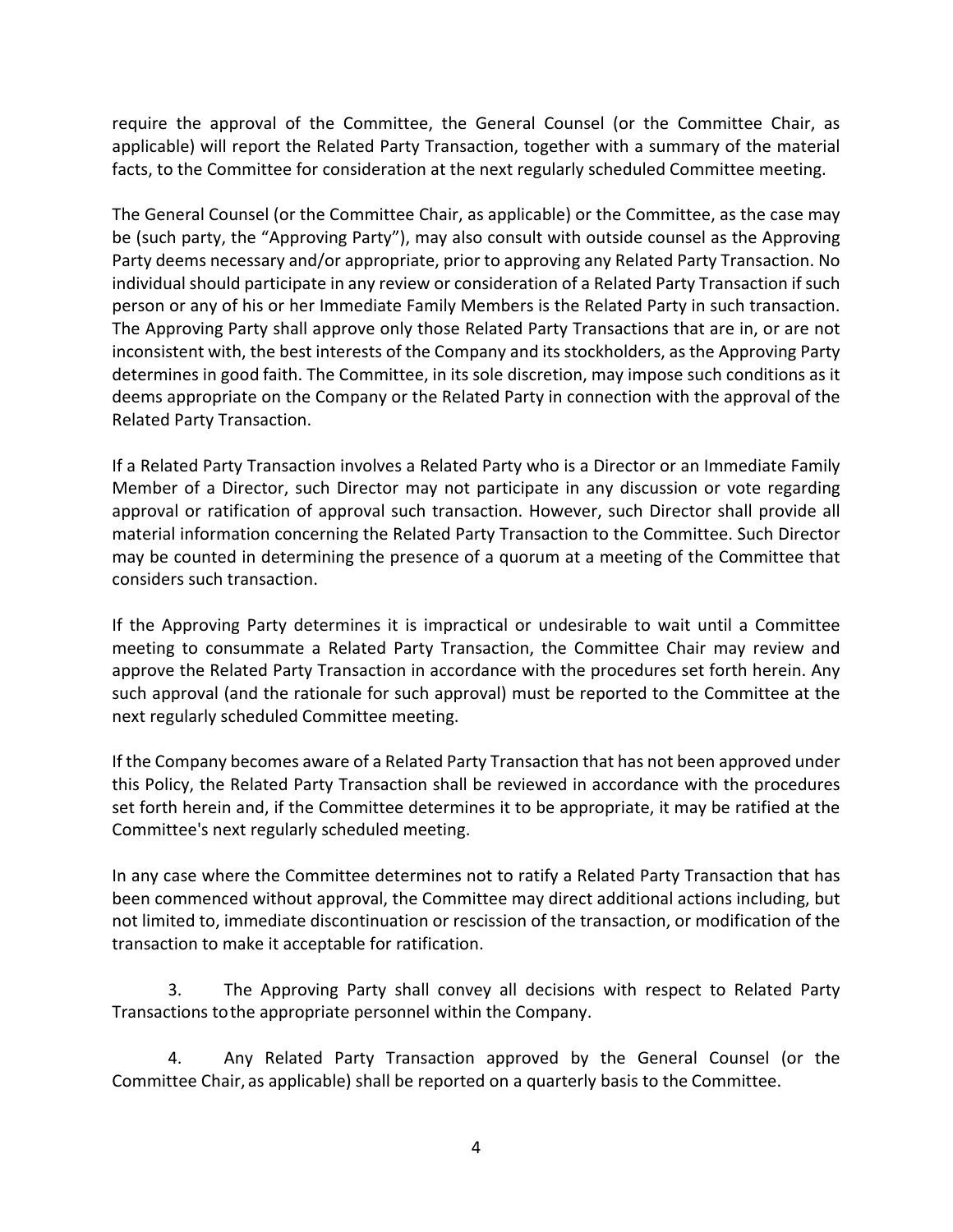5. On a quarterly basis, any Related Party Transactions approved by the General Counsel (orthe Committee Chair, as applicable) shall also be discussed in the Committeemeeting.

6. All reviews and approvals by the Committee shall be documented and evidenced by the minutes of such meeting(s).

7. If the Company enters into a transaction that (i) the Company was not aware constituted a Related Party Transaction at the time it was entered into but which it subsequently determines is a Related Party Transaction or (ii) did not constitute a Related Party Transaction at the time such transaction was entered into but thereafter becomes a Related Party Transaction, then in either such case the Related Party Transaction shall be presented for ratification in the manner set forth above. If such Related Party Transaction is not ratified by the Committee, then the Company shall take all reasonable actions to attempt to terminate the Company's participation in the transaction.

# **E. Monitoring and Annual Review of Ongoing Transactions**

Periodically, but no less than annually, the Company's General Counsel shall review any amounts paid or payable to, or received or receivable from, any Related Party. If the General Counsel becomes aware of a Related Party Transaction that has not been previously approved, whether as a result of such a review or otherwise, such Related Party Transaction will be submitted for review (if still ongoing) in accordance with the procedures described herein, and the Approving Party will determine the appropriate steps to take with regards to the transaction and any potential disciplinary action against the persons involved.

Annually, the Committee shall review any previously approved Related Party Transaction that remains ongoing with a total amount payable to, or receivable from, the Company of more than \$25,000. Based on all relevant facts and circumstances, taking into consideration the Company's contractual obligations, the Committee shall determine if it is in the best interests of the Company and its stockholders tocontinue, modify or terminate each such transaction.

# **F. Ongoing Transactions and Standing Pre-Approval for Certain Interested Transactions**

1. Ongoing Transactions. If a Related Party Transaction will be ongoing, the Committee may establish guidelines for the Company's management to follow in its ongoing dealings with the Related Party. Thereafter, the Committee, on at least an annual basis, shall review and assess ongoing relationships with the Related Party to ensure that they are in compliance with the Committee's guidelines and that the Related Party Transaction remains appropriate.

2. Standing Pre-Approval. The Committee has reviewed the types of Related Party Transactions described below and determined that each of the following types of Related Party Transactions shall be deemed to be pre-approved or ratified, as applicable, by the Committee,